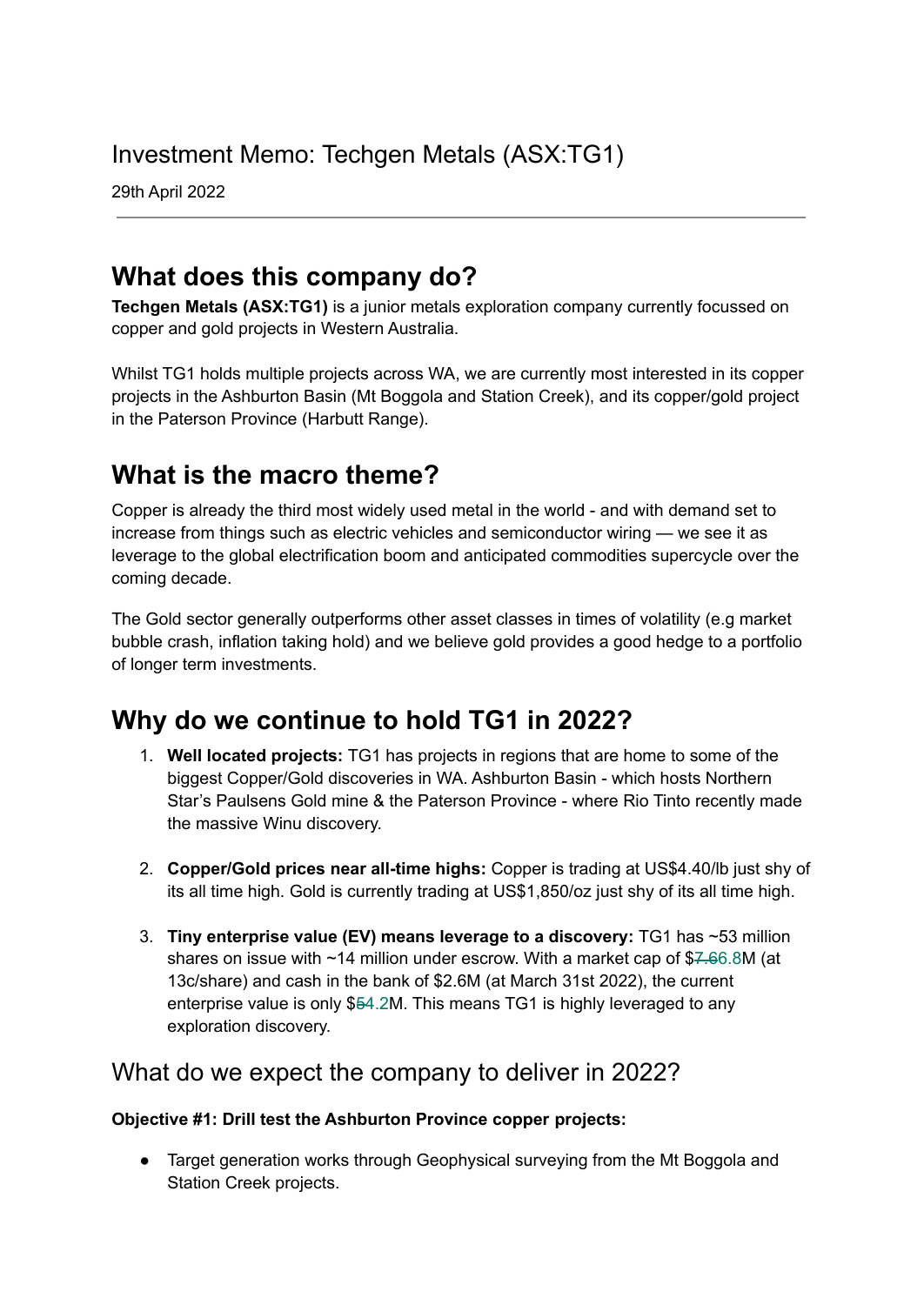● Drilling to test geochemical/geophysical anomalies at both the Mt Boggola and Station Creek projects.

#### **Milestones:**

- Geochemical/geophysical survey results
- $\Box$  Drilling permitting
- Drill rig contracted
- Drilling commencement
- $\Box$  Drilling results

#### **Objective #2: Drilling at the Paterson Province Projects:**

● We want to see the EM targets recently identified at the Harbutt Range prospect drilled in the next 12 months.

#### **Milestones:**

 $\Box$  Drilling permitting  $\Box$  Drill rig contracted Drilling commencement  $\Box$  Drilling results

#### **Objective #3: Acquire a new project.**

- We want to see TG1 bring a more advanced prospect into its portfolio.
- The company flagged "potential growth through suitable value-add opportunities" in its most recent quarterly. We want to see what TG1 management can deliver here over the next 12 months.

#### **Milestones:**

**Confirm a new project acquisition.** 

### What could go wrong?

- **Exploration risk**: TG1's projects are all considered early stage prospects, this means TG1 is yet to make a discovery on the projects. Inherently there is a risk that drilling programs return results with no mineralisation and the projects are considered stranded.
- **Commodity pricing:** Copper is an industrial metal that is reliant on buoyant economic growth, if there is any significant decline in economic activity globally then copper prices are likely to de-rate.
- **Funding risk**: TG1 is a very early stage exploration company with zero revenue and is reliant on continuous capital raises so it can undertake high-risk / high reward